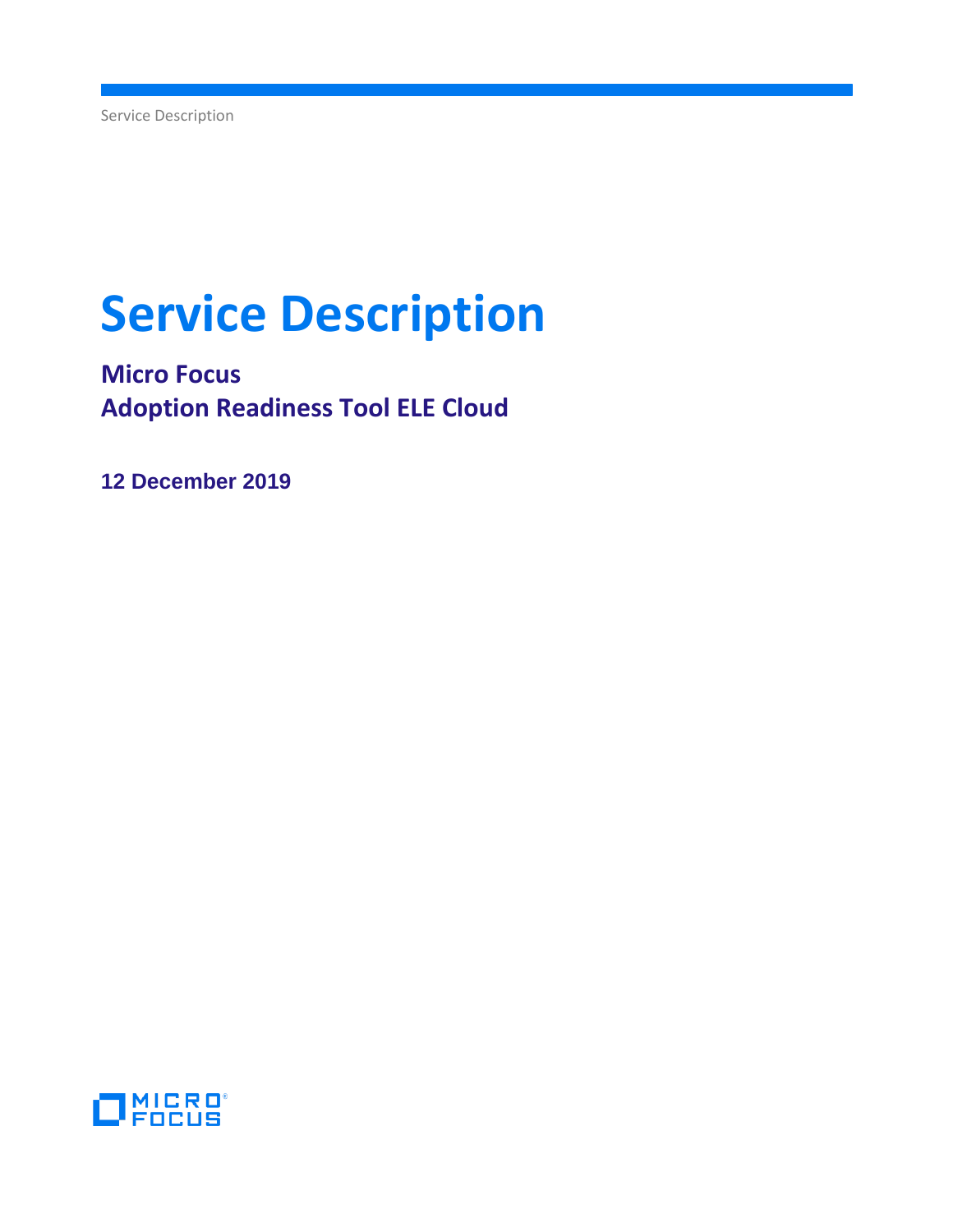## **Contents**

| 1.              |  |
|-----------------|--|
| 2.              |  |
| 3.              |  |
| 4.              |  |
| 5.              |  |
| 6.              |  |
| 7.              |  |
| 8.              |  |
| 9.              |  |
| 10.             |  |
|                 |  |
| 12 <sub>1</sub> |  |
|                 |  |
|                 |  |

"This Service Description describes the components and services included in Micro Focus ART ELE Cloud (which also may be referred to as "SaaS"). Unless otherwise agreed to in writing this Service Description is subject to the Micro Focus Customer Terms for Software-as-a-Service or the applicable Micro Focus Pass-Through Terms and represents the only binding terms governing Micro Focus International plc and its affiliates ("Micro Focus") respective obligations regarding its provision of this SaaS to the end-user customer. Any other descriptions of the features and functions of the SaaS, public statements, including advertisements, shall not be deemed as additional features or functionalities that Micro Focus is required to deliver."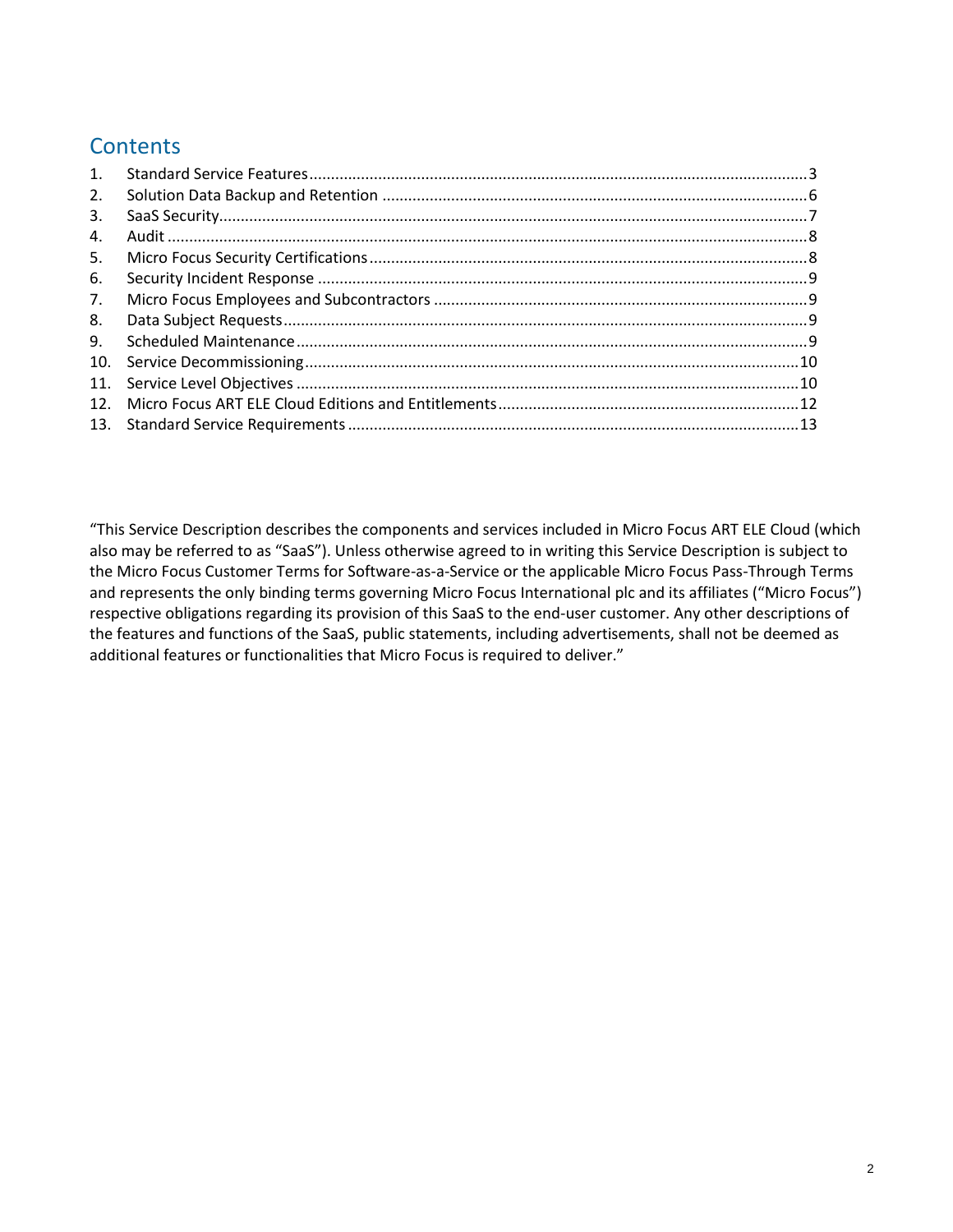## <span id="page-2-0"></span>**1. Standard Service Features**

## **High Level Summary**

ART ELE Cloud subscription is a SaaS based solution for creating and distributing digital training with product demonstration videos, simulation based exercises and assessments. The yearly subscription includes the access to the modules indicated below.

## **SaaS Product modules offered**

| <b>SaaS Delivery Components</b>                      | Type                           | Included |
|------------------------------------------------------|--------------------------------|----------|
| <b>1 ART ELE Cloud Version Controlled Repository</b> | Online                         | Yes      |
| 2 ART ELE Cloud Cloud Management Center              | Online                         | Yes      |
| <b>3 ART ELE Cloud Learning Library Portal</b>       | Online                         | Yes      |
| 4 ART ELE Cloud Developer Kit                        | Windows Desktop<br>Application | Yes      |

## **SaaS operational services**

| <b>Operational Services</b>                                                          | <b>Included</b>                                                       |
|--------------------------------------------------------------------------------------|-----------------------------------------------------------------------|
| <b>Online Onboarding course at</b><br>www.microfocus.com/software/art                | <b>Yes</b>                                                            |
| Import and publish ART content (simulations,<br>courses, etc)                        | Additional Service Fee / Training Units                               |
| <b>Checkpoint CSM meetings</b>                                                       | Additional Service Fee / Training Units                               |
| <b>Ongoing CSM meetings</b>                                                          | Additional Service Fee / Training Units                               |
| <b>User Management Setup via Security</b><br><b>Assertion Markup Language (SAML)</b> | Additional Service Fee / Training Units                               |
| <b>Technical Support</b>                                                             | <b>Yes</b>                                                            |
| Additional Services are charged in Software<br><b>Education Training Units.</b>      | www.microfocus.com/training<br>www.microfocus.com/training/contact-us |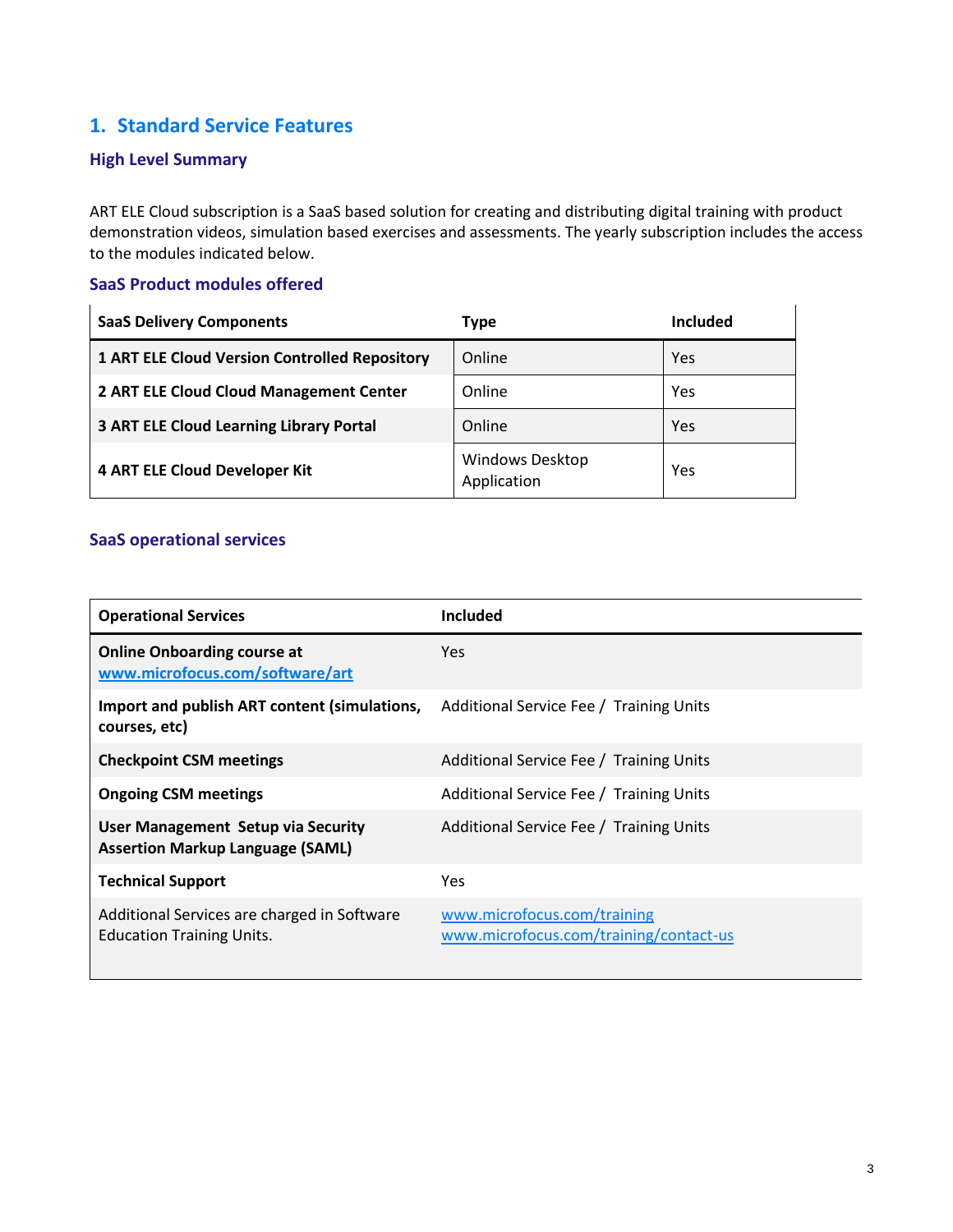## **Architecture Components**

Micro Focus deploys the ART ELE Cloud using Amazon's AWS infrastructure, monitors the system for 24x7 availability, and provides related 24x7 infrastructure and platform support, including platform version upgrades. The customer can access ART ELE Cloud through the Internet (HTTPS) or via the ART ELE Developer Kit (on-site).

Onsite components are installed and configured by the customer or customer-contracted consultants. Micro Focus does not operate onsite components or third party integrations on behalf of the customer unless contracted through an optional services engagement and will not commit to any SLO for any non-contracted services.

#### **Service Components and Support**

Micro Focus offers support and operational services as part of Micro Focus ART ELE Cloud solution Support. In addition, Micro Focus provides ongoing expertise to assist the customer with utilizing and maintaining the ART ELE Cloud solution over time.

The Customer may contact Micro Focus through a variety of methods such as online support tickets or telephone. The Micro Focus Support Team will either provide support to the Customer directly or coordinate delivery of this support.

Technical ART product support is available at from the Micro Focus Software Support Portal. [https://mysupport.microfocus.com](https://mysupport.microfocus.com/) 

On this support portal you can find various options to get support like the knowledge base, support forums, submit a service request and have a live chat with a support agent.

The following URL provides you the lates[t Customer Support Handbook](https://www.microfocus.com/media/guide/micro_focus_software_support_guide.pdf)

For receiving personal assistance for creating a new service request we kindly ask you to contact one of our agents as listed in the following document: <https://softwaresupport.softwaregrp.com/doc/KM00006>

Online community support for ART related products is available at: [www.microfocus.com/software/art/art54/help](http://www.microfocus.com/software/art/art54/help)

Introduction training is available at: [www.microfocus.com/software/art](http://www.microfocus.com/software/art)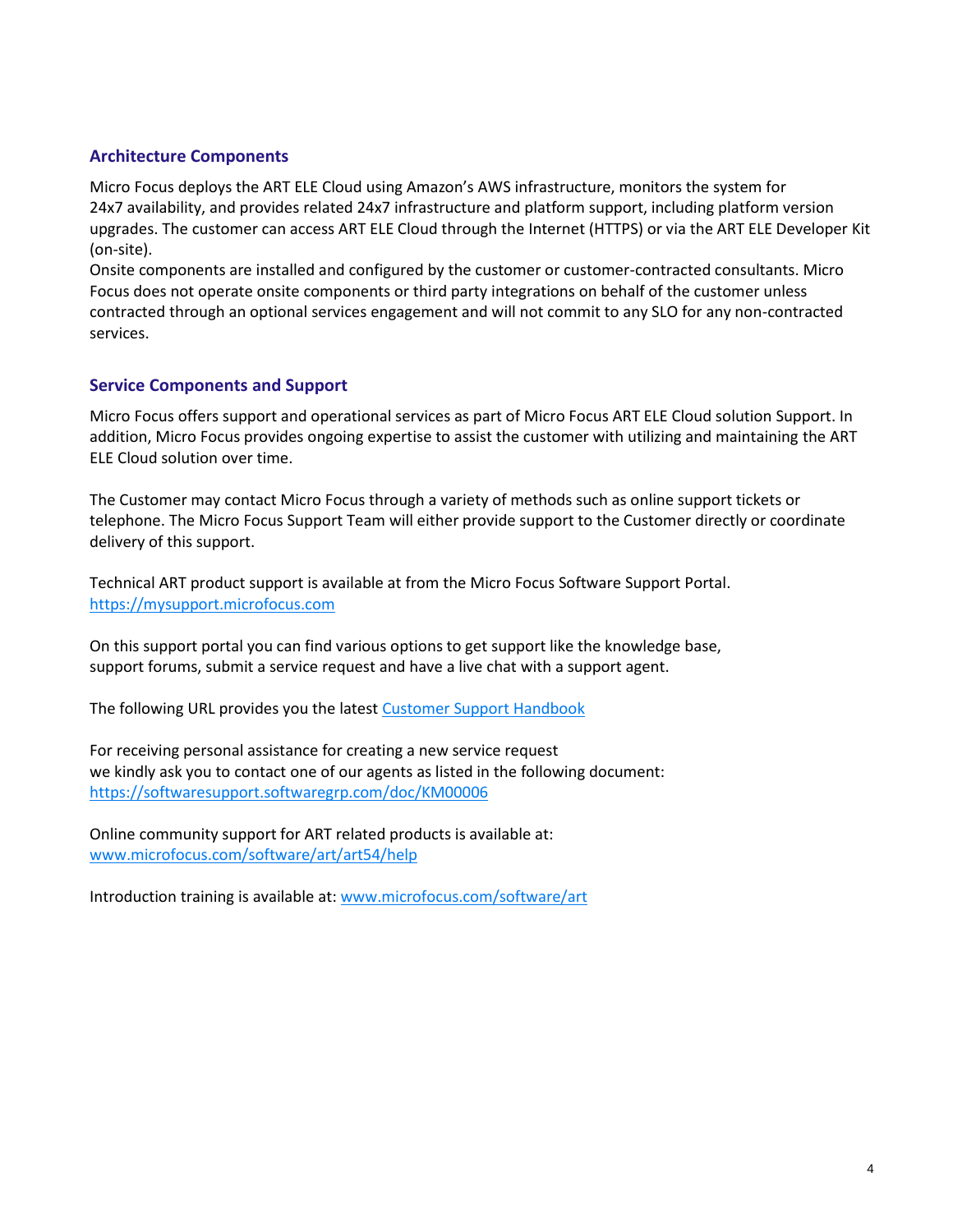Micro Focus Software Support maintains a 24x7x365 Support Service, which will be the single point of contact for all issues related to the support for Micro Focus ART ELE Cloud solution for the Customer. The customer will maintain a list of authorized users who may contact Micro Focus for support. The customer's authorized users may contact Micro Focus for support through the Software Support portal, chat or telephone 24 hours a day, 7 days a week.

| <b>Activity</b>                                                                                                                    | Included                                                              |
|------------------------------------------------------------------------------------------------------------------------------------|-----------------------------------------------------------------------|
| <b>Automatic Version Updates</b><br>Both the online portal and local Developer Kit will auto<br>update itself                      | Yes                                                                   |
| <b>Enhanced Technical Enablement</b><br>Remote Instructor Led Training and mentoring                                               | Additional Service Fee / Training Units                               |
| <b>Advanced Customization</b><br>Remote online assistance with the setup and configuration                                         | Additional Service Fee / Training Units                               |
| <b>Advanced Reporting</b><br>Remote online assistance with the implementation of<br>custom reports                                 | Additional Service Fee / Training Units                               |
| <b>Import ART Content</b><br>Remote assistance with importing and publishing existing<br>ART Content into the ART ELE Cloud portal | Additional Service Fee / Training Units                               |
| <b>Translate ART Content</b><br>Use of XLIFF export/import to translate content into<br>another language                           | Additional Service Fee / Training Units                               |
| Additional Services are charged in Software Education<br><b>Training Units.</b>                                                    | www.microfocus.com/training<br>www.microfocus.com/training/contact-us |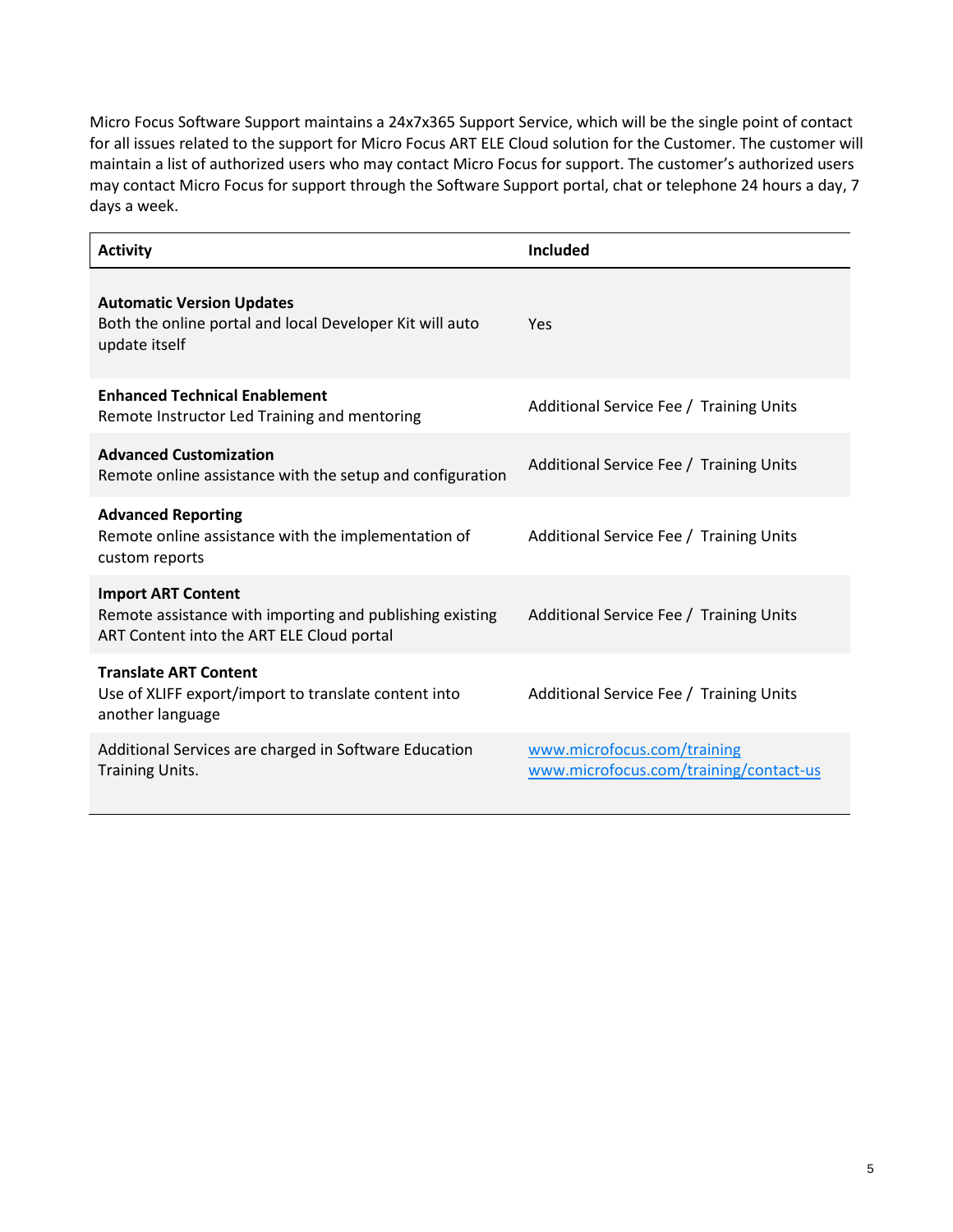## **Service Monitoring**

Micro Focus monitors 24x7 the ART ELE Cloud solution components availability.

#### **Capacity and Performance Management**

The architecture allows for addition of capacity to applications, databases and storage.

#### **Operational Change Management**

Micro Focus follows a set of standardized methodologies and procedures for efficient and prompt handling of changes to SaaS infrastructure and application, which enables beneficial changes to be made with minimal disruption to the service.

## <span id="page-5-0"></span>**2. Solution Data Backup and Retention**

The data backup and retention described in this section are part of Micro Focus's overall business continuity management practices designed to attempt to recover availability to Customer of ART ELE Cloud and access to the ART ELE Cloud Customer data, following an outage or similar loss of service.

The following types of Customer-specific data are included in the ART ELE Cloud database that resides in the Micro Focus SaaS environment:

| Data                                  | Data Type            |
|---------------------------------------|----------------------|
| ART source files                      | Customer             |
| <b>Published ART content</b>          | Customer             |
| Managed documents                     | Customer             |
| User accounts and roles               | Customer             |
| Versioning information                | <b>ART ELE Cloud</b> |
| Content projects and access           | <b>ART ELE Cloud</b> |
| <b>Reports and Assessment Results</b> | <b>ART ELE Cloud</b> |

ART ELE Cloud is implemented over AWS technology service stack and data is maintained over two availability zones (AZs) allowing us to quickly recover an ART ELE Cloud solution in case of a disaster.

Availability zones (AZs) are distinct geographical locations that are engineered to be insulated from failures in other AZs. Elastic IP addresses are used to work around host or availability zone failures by quickly remapping the address to another running instance or a replacement instance that was just started.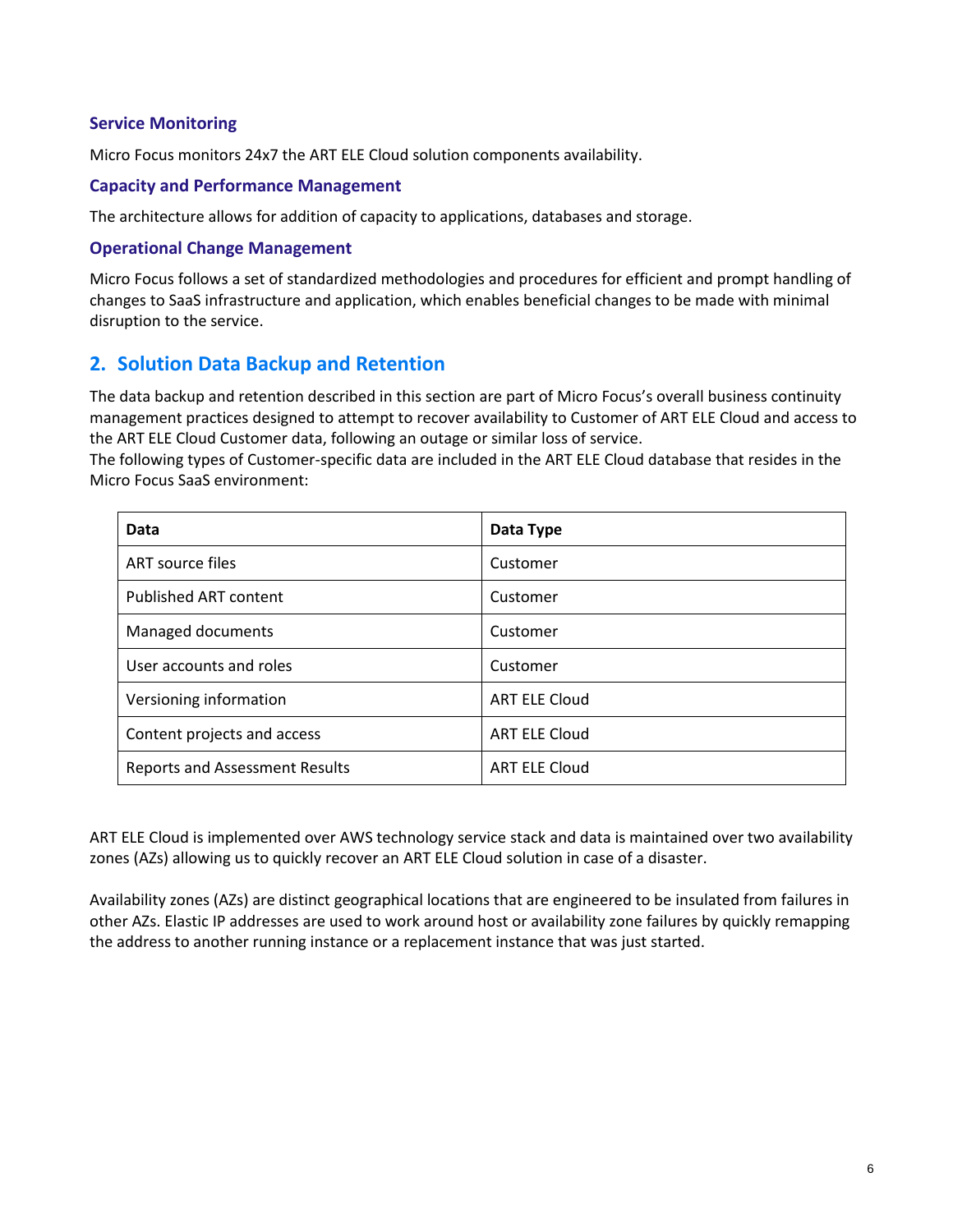#### **Disaster Recovery**

## 1. Business Continuity Plan

Micro Focus SaaS continuously evaluates different risks that might affect the integrity and availability of Micro Focus SaaS. As part of this continuous evaluation, Micro Focus SaaS develops policies, standards and processes that are implemented to reduce the probability of a continuous service disruption. Micro Focus documents its processes in a business continuity plan ("BCP") which includes a disaster recovery plain ("DRP"). Micro Focus utilizes the BCP to provide core Micro Focus SaaS and infrastructure services with minimum disruption. The DRP includes a set of processes that Micro Focus SaaS implements and tests Micro Focus SaaS recovery capabilities to reduce the probability of a continuous service interruption in the event of a service disruption. ART ELE Cloud is implemented using AWS technology service stack with data maintained in two availability zones ("AZs"). Each AZ is designed to be insulated from failures in other AZs. The DRP's target is to provide restoration of the Micro Focus ART ELE Cloud instance within twelve (12) hours following Micro Focus's declaration of a disaster; excluding, however, a disaster or multiple disasters causing the compromise of data centers in the separate AZs simultaneously, and excluding non-production environments.

## <span id="page-6-0"></span>**3. SaaS Security**

Micro Focus maintains an information and physical security program designed to protect the confidentiality, availability and integrity of Customer Personal Data and confidential information (the "Micro Focus Security Program").

## **Technical and Organizational Measures**

This section describes Micro Focus´s standard technical and organizational measures, controls and procedures, which are intended to help protect the Customer-provided SaaS Data.

Micro Focus regularly tests and monitors the effectiveness of its controls and procedures. No security measures are or can be completely effective against all security threats, present and future, known and unknown. The measures set forth in this section may be modified by Micro Focus, but represent a minimum standard. Customer remains responsible for determining the sufficiency of these measures.

## **Access Controls**

Micro Focus maintains the following standards for access controls and administration designed to make Customer-provided SaaS Data accessible only by authorized Micro Focus personnel who have a legitimate business need for such access:

- secure user identification and authentication protocols;
- Customer provided SaaS data is accessible only by authorized Micro Focus personnel who have a legitimate business need for such access, with user authentication, sign-on and access controls;
- employment termination or role change is conducted in a controlled and secured manner;
- administrator accounts should only be used for the purpose of performing administrative activities;
- each account with administrative privileges must be traceable to a uniquely-identifiable individual;
- all access to computers and servers must be authenticated and within the scope of an employee's job function;
- collection of information that can link users to actions in the Micro Focus SaaS environment;
- collection and maintenance of log audits for the application, OS, DB, network and security devices according to the baseline requirements identified;
- restriction of access to log information based on user roles and the "need-to-know;".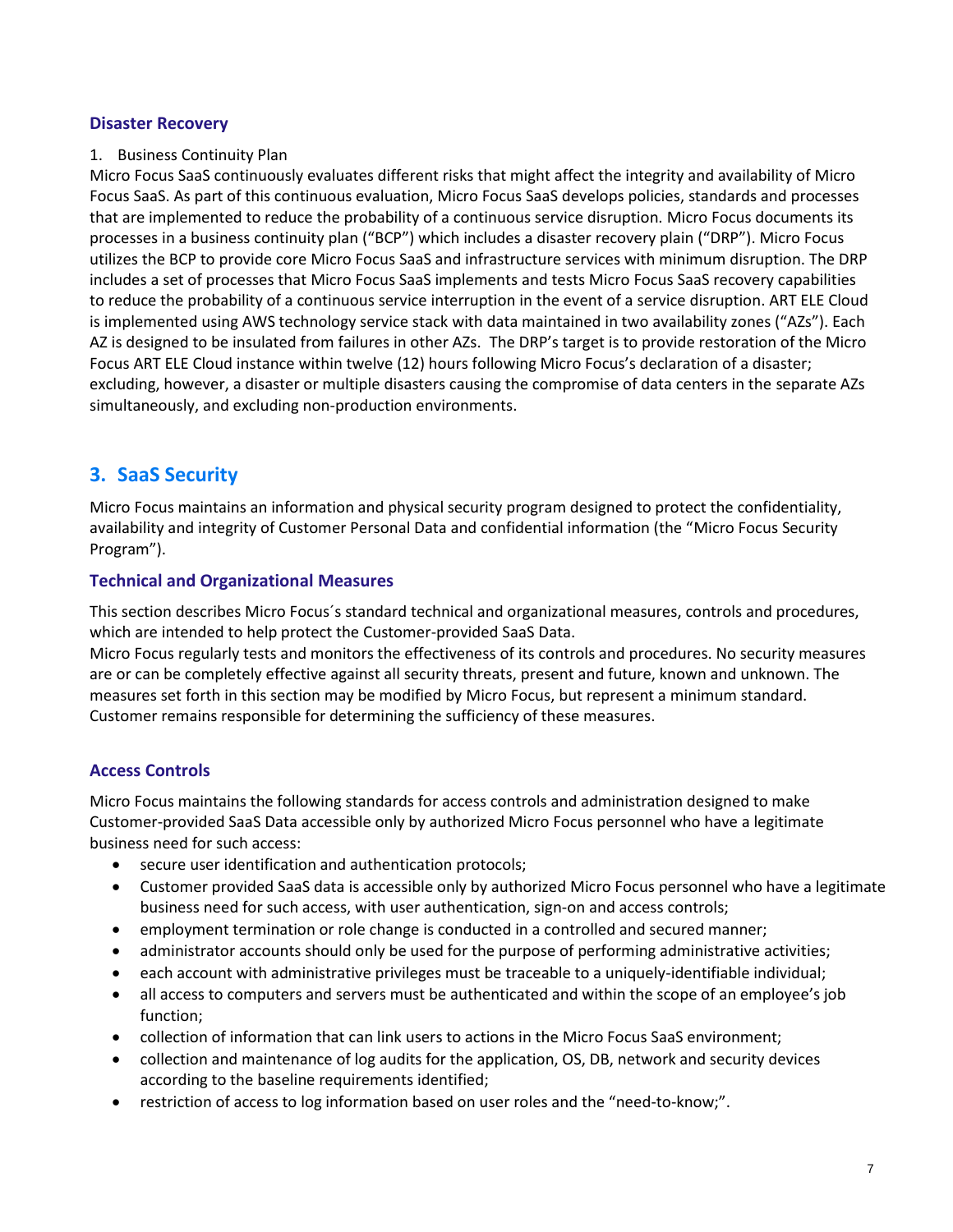## **Availability Controls**

Micro Focus´s business continuity management process includes a rehearsed method of restoring the ability to supply critical services upon a service disruption. Micro Focus's continuity plans cover operational shared infrastructure such as remote access, active directory, DNS services, and mail services. Monitoring systems are designed to generate automatic alerts that notify Micro Focus of events such as a server crash or disconnected network.

Controls regarding disruption prevention include:

- uninterruptible power supplies (UPS) and backup power generators;
- at least two independent power supplies in the building where data is maintained; and
- robust external network connectivity infrastructure.

#### **Data Segregation**

Micro Focus SaaS environments are segregated logically by Micro Focus SaaS access control mechanisms. Internet-facing devices are configured with a set of firewall rules, which are designed to prevent unauthorized access to internal networks. Micro Focus uses security solutions on the perimeter level such as firewalls and IDS in order to detect hostile activity in addition to monitoring the environment's health and availability.

## **Data Encryption**

Micro Focus SaaS uses industry standard techniques to encrypt Customer-provided SaaS Data in transit. All inbound and outbound traffic to the external network is encrypted.

## <span id="page-7-0"></span>**4. Audit**

Micro Focus appoints an independent third party to conduct an annual audit of the applicable policies used by Micro Focus to provide the applicable Micro Focus ART ELE Cloud solution. A summary report or similar documentation will be provided to Customer upon request. Subject to the execution of Micro Focus's standard confidentiality agreement, Micro Focus agrees to respond to a reasonable industry standard information security questionnaire concerning its information and physical security program specific to Micro Focus SaaS provided pursuant to the applicable Supporting Material no more than once per year. Such information security questionnaire will be considered Micro Focus Confidential Information.

## <span id="page-7-1"></span>**5. Micro Focus Security Certifications**

Micro Focus conducts annual reviews of its policies around the delivery of SaaS against SOC Type II standards and practices. Micro Focus regularly re-evaluates and updates its information and physical security program as the industry evolves, new technologies emerge or new threats are identified.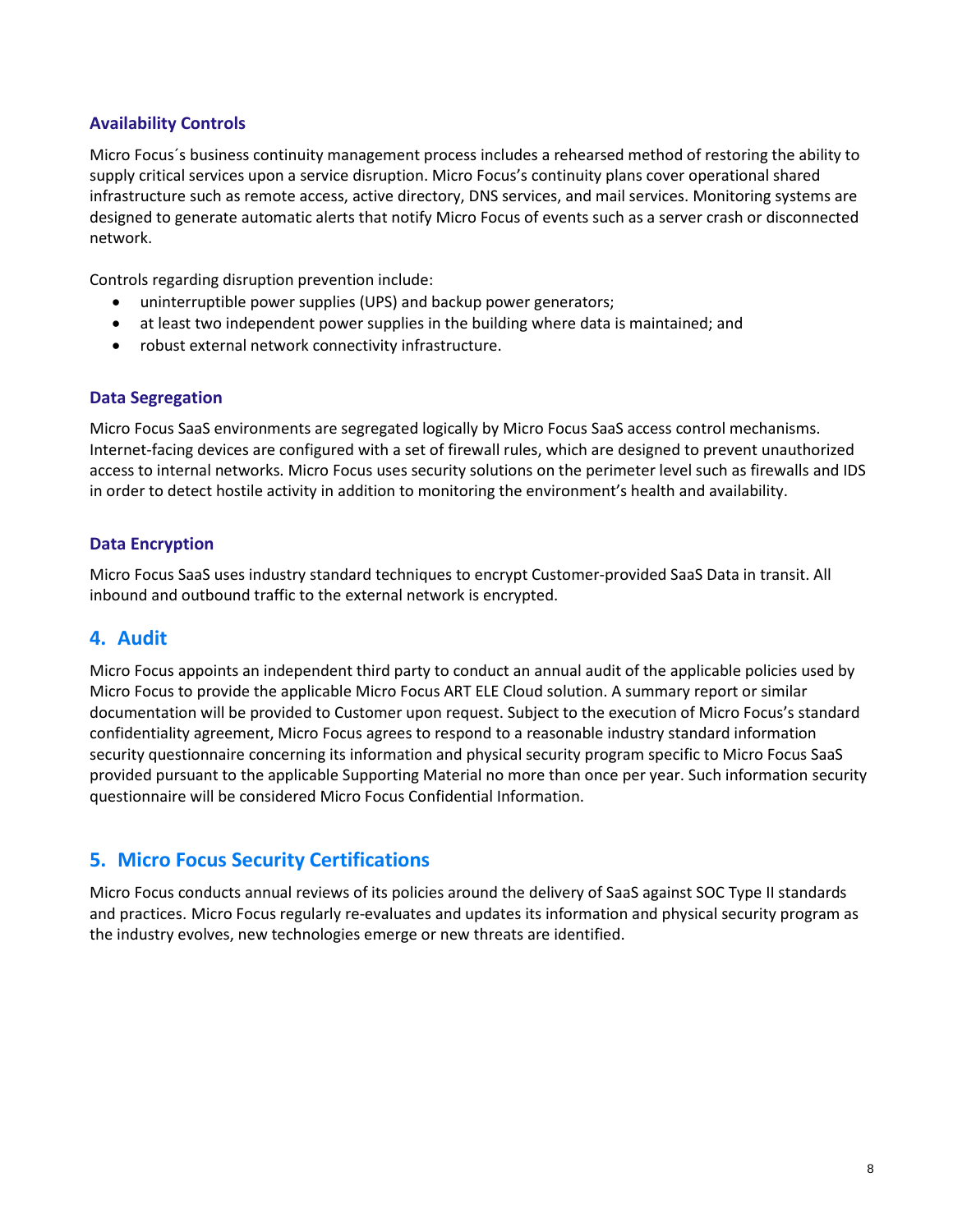## <span id="page-8-0"></span>**6. Security Incident Response**

In the event Micro Focus confirms a security incident resulted in the loss, unauthorized disclosure or alteration of Customer-provided SaaS Data ("Security Incident"), Micro Focus will notify Customer of the Security Incident and work to mitigate the impact of such Security Incident. Should Customer believe that there has been unauthorized use of Customer's account, credentials, or passwords, Customer must immediately notify Micro Focus Security Operations Center through the normal support route.

## <span id="page-8-1"></span>**7. Micro Focus Employees and Subcontractors**

Micro Focus requests that all employees involved in the processing of Customer-provided SaaS Data are authorized personnel with a need to access the Customer-provided SaaS Data, are bound by appropriate confidentiality obligations and have undergone appropriate training in the protection of customer data. Micro Focus requests that any affiliate or third party subcontractor involved in processing Customer-provided SaaS Data enters into a written agreement with Micro Focus, which includes confidentiality obligations substantially similar to those contained herein and appropriate to the nature of the processing involved.

## <span id="page-8-2"></span>**8. Data Subject Requests**

Micro Focus will, within three (5) business days of receipt, refer to Customer any queries from data subjects in connection with Customer-provided SaaS Data.

## <span id="page-8-3"></span>**9. Scheduled Maintenance**

To enable Customers to plan for scheduled maintenance by Micro Focus, Micro Focus reserves predefined timeframes to be used on an as-needed basis. Micro Focus reserves a weekly nine (9) hours window (Saturday 21:00 to Sunday 06:00 Eastern Standard Time). These windows will be used on an as-needed basis.

Planned windows will be scheduled at least two (2) weeks in advance when Customer action is required, or at least four (4) days in advance otherwise.

## **Scheduled Version Updates**

"SaaS Upgrades" are defined as both major version updates, minor version updates and binary patches applied by Micro Focus to Customer's ART ELE Cloud solution in production. These may or may not include new features or enhancements. Micro Focus determines whether and when to develop, release and apply any SaaS Upgrade.

Micro Focus determines whether and when to apply a SaaS Upgrade to all Customer's ART ELE Cloud solutions. Unless Micro Focus anticipates a service interruption due to a SaaS Upgrade, Micro Focus may implement a SaaS Upgrade at any time without notice to Customer. Customer may be required to cooperate in achieving a SaaS Upgrade that Micro Focus determines in its discretion is critical for the availability, performance or security of ART ELE Cloud solution.

Micro Focus ART ELE Cloud updates automatically with the latest available release or hotfix.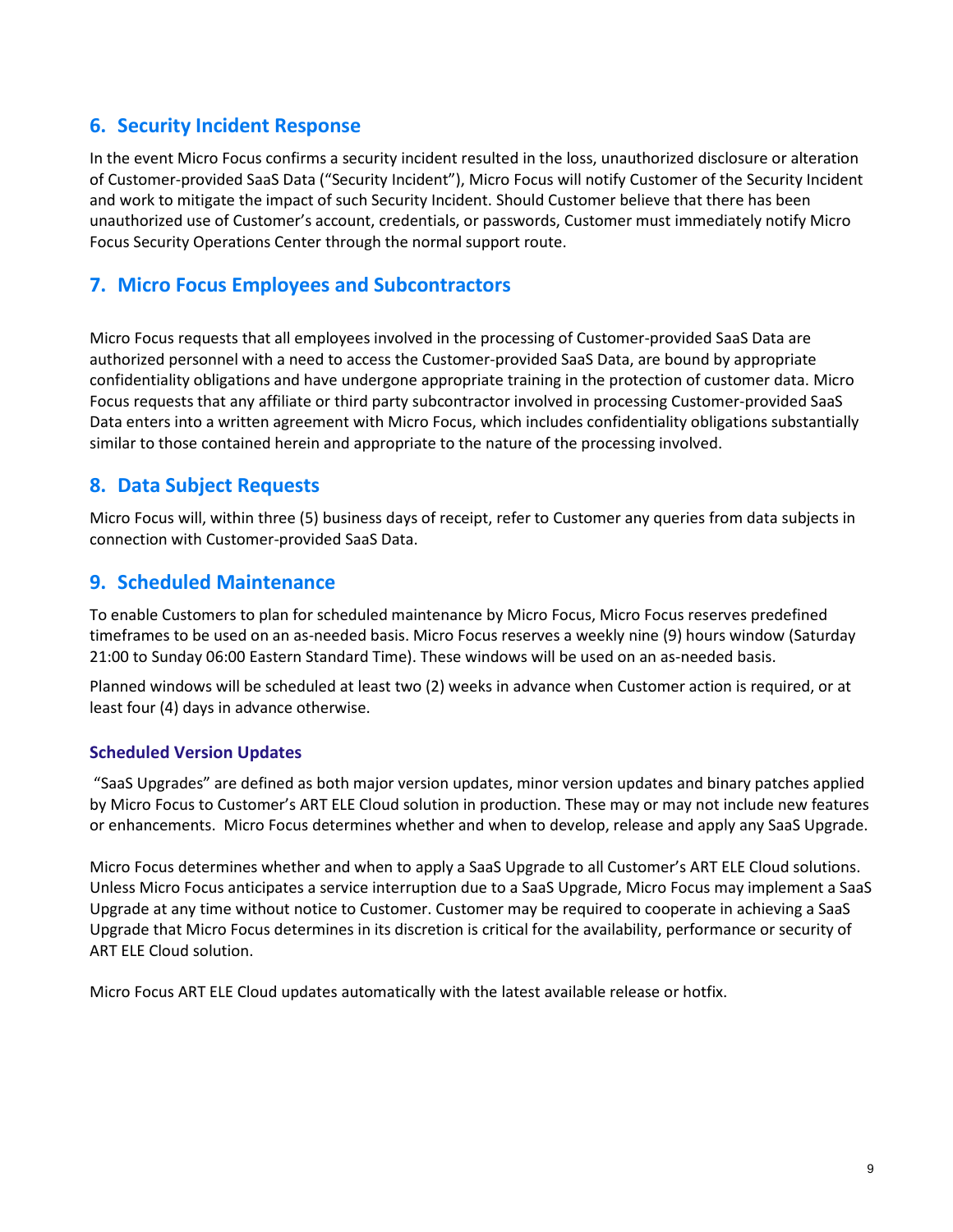## <span id="page-9-0"></span>**10.Service Decommissioning**

Customer may cancel Micro Focus ART ELE Cloud by providing Micro Focus with sixty (60) days written notice prior to the expiration of the SaaS Order Term ("Cancellation"). Such Cancellation shall be effective upon the last day of the then current SaaS Order Term. Upon Cancellation, expiration, or termination of the SaaS Order Term, Micro Focus may disable all Customer access to ART ELE Cloud solution, and Customer shall promptly return to Micro Focus (or at Micro Focus's request destroy) any Micro Focus Materials.

Micro Focus will make available to Customer such data in the format generally provided by Micro Focus. The target timeframe is set forth below in Termination Data Retrieval Period SLO. After such time, Micro Focus shall have no obligation to maintain or provide any such data, which will be deleted in the ordinary course.

## <span id="page-9-1"></span>**11.Service Level Objectives**

#### 1. Solution Provisioning Time SLO

Solution Provisioning is defined as the ART ELE Cloud solution being available for access over the internet. Micro Focus targets to make ART ELE Cloud available within 10 business days of the customer's purchase order (PO) being booked within the Micro Focus order management system.

Customer is responsible for installing and configuring any additional onsite components for his applications. Any onsite components of the solution are not in scope of the Solution Provisioning Time SLO. Additionally the import of Customer data into the application is not in scope of the Solution Provisioning Time SLO.

## 2. Solution Availability SLO

Solution Availability is defined as the ART ELE Cloud production application being available for access and use by Customer and its Authorized Users over the Internet. Micro Focus will provide Customer access to the ART ELE Cloud production application on a twenty-four hour, seven days a week (24x7) basis at a rate of 99 % ("Solution Uptime").

## 3. Measurement Method

Solution Uptime shall be measured by Micro Focus.

On a quarterly basis, Solution Support Uptime will be measured using the measurable hours in the quarter (total time minus planned downtime, including maintenance, upgrades, etc.) as the denominator. The numerator is the denominator value minus the time of any outages in the quarter (duration of all outages combined) to give the percentage of available uptime (2,178 actual hours available / 2,156 possible available hours = 99% availability).

An "outage" is defined as two consecutive monitor failures within a five-minute period, lasting until the condition has cleared.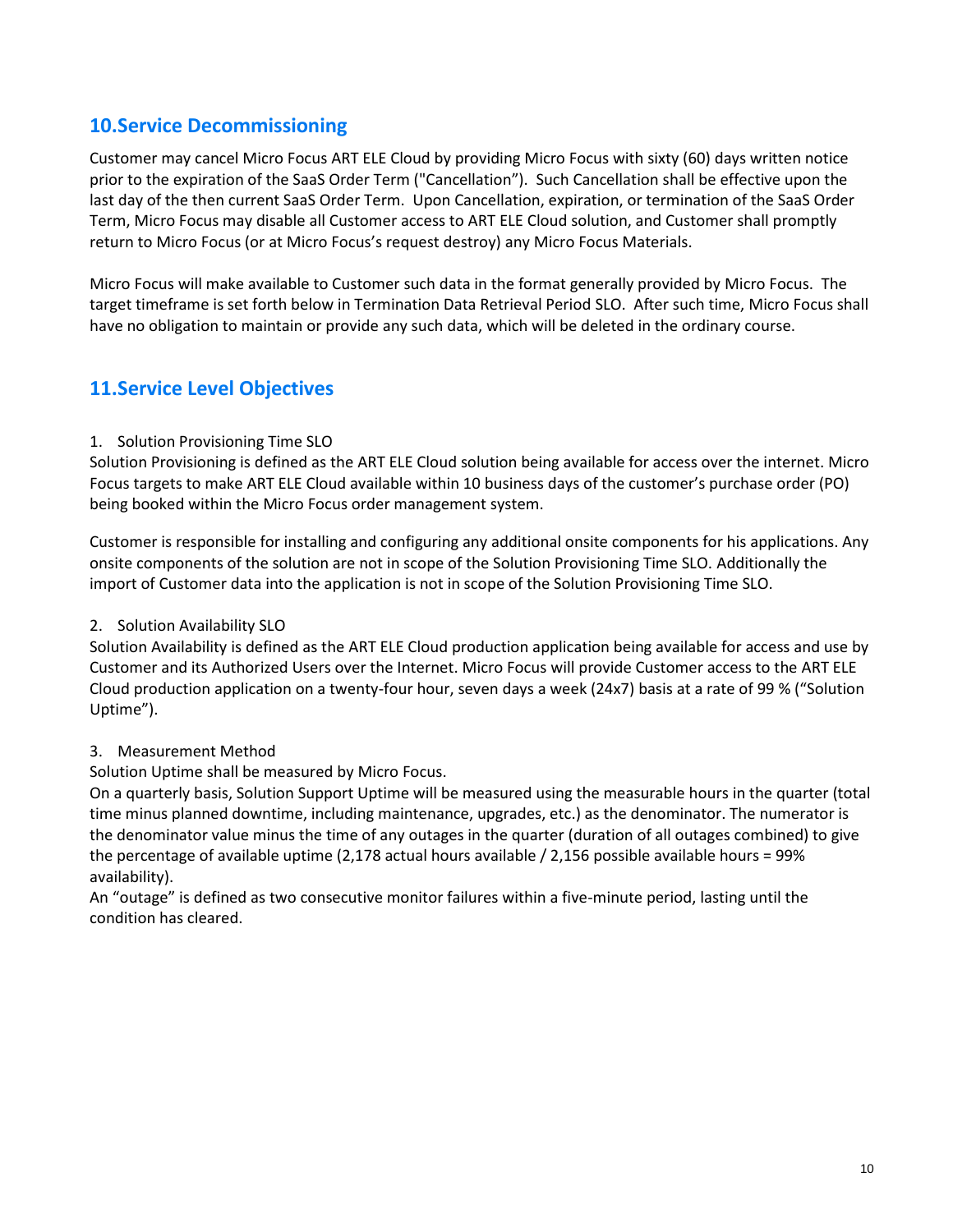#### 4. Boundaries and Exclusions

Solution Uptime shall not apply to any of the following exceptions:

- Overall Internet congestion, slowdown, or unavailability
- Unavailability of generic Internet services (e.g. DNS servers) due to virus or hacker attacks
- Force majeure events as described in the terms of the SaaS agreement
- Actions or omissions of Customer (unless undertaken at the express direction of Micro Focus) or third parties beyond the control of Micro Focus
- Unavailability due to Customer equipment or third-party computer hardware, software, or network infrastructure not within the sole control of Micro Focus
- Scheduled Maintenance

## **Initial SaaS Response Time SLO**

The Initial SaaS Response Time refers to the Service Support described herein. It is defined as the acknowledgment of the receipt of a customer request and the assignment of a case number for tracking purposes. Initial SaaS Response will come as an email to the requester and include the case number and links to track it using Micro Focus online customer portal. The Initial SaaS Response Time covers support requests. Micro Focus targets to provide the Initial SaaS Response no more than one business day after the successful submission of a customer support request.

#### **SaaS Support SLOs**

The Support Request SLO applies to issues that are not part of the standard operation of the service and which causes, or may cause, an interruption to or a reduction in the quality of that service.

## **Termination Data Retrieval Period SLO**

The Termination Data Retrieval Period is defined as the length of time in which the customer can retrieve a copy of their customer ART ELE Cloud data from Micro Focus. Micro Focus targets to keep the portal available for the customer for 30 days following the termination of the SaaS Order Term.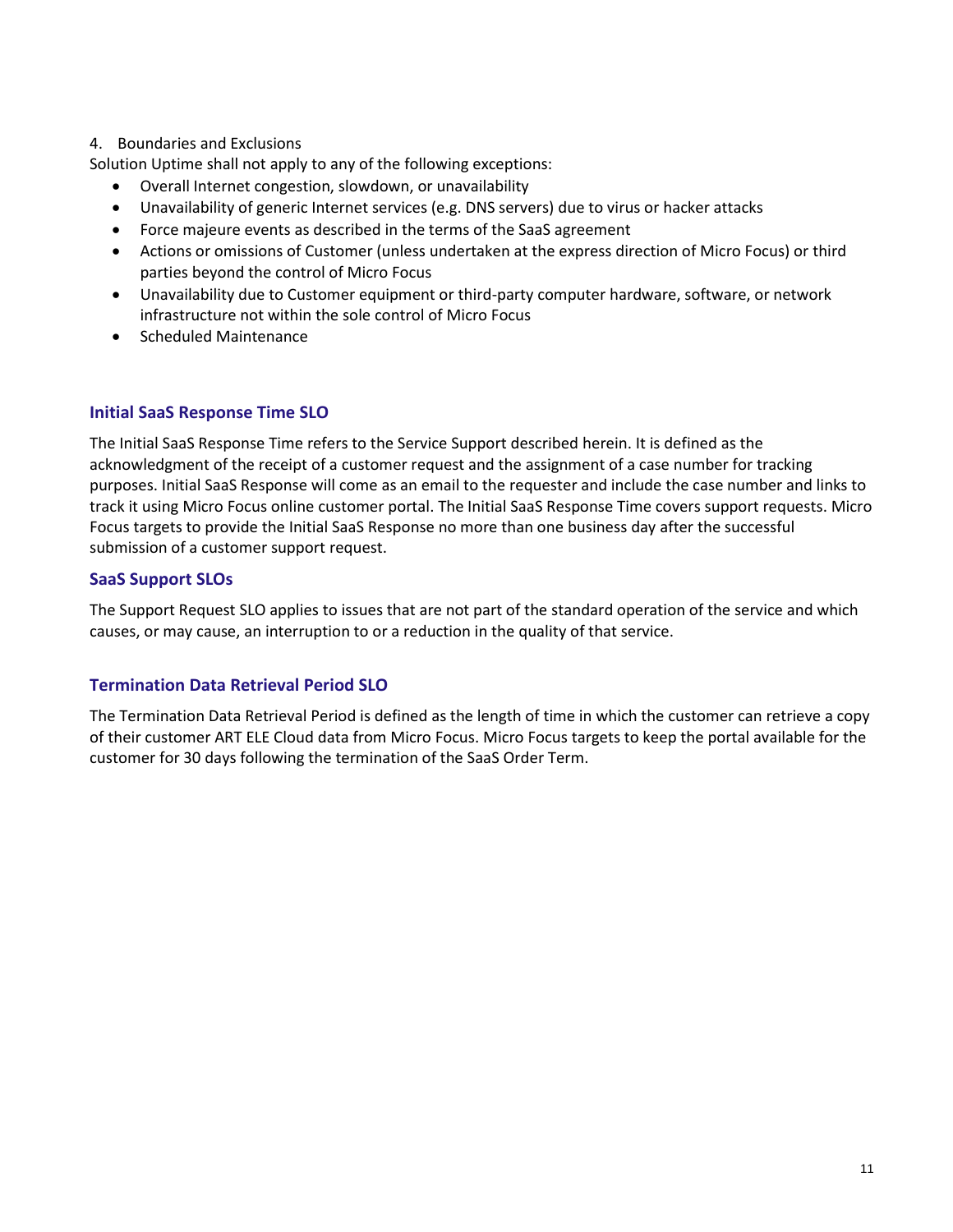## <span id="page-11-0"></span>**12.Micro Focus ART ELE Cloud Editions and Entitlements**

Micro Focus ART ELE Cloud is available in only one edition with all features enabled. The list below summarizes the legal entitlements and restrictions for using the ART ELE Cloud solution:

- Customer is eligible to receive one (1) Micro Focus ART ELE Cloud solution instance that will be kept active for the duration of the SaaS contract.
- Every person for which access has been configured either through the basic authentication or the alternative SAML/SSO configuration, is a person who is consuming one named user entitlement regardless of the person actually accessing, creating or consuming any content.
- A user account must be created for every person who requires access to the content created, regardless of whether they access that content in any given period.
- Sharing a user account with multiple people is prohibited.
- Customer is eligible to create and distribute learning and support content only within the legal entity of the customer.
- Customer is eligible to create and distribute learning and support content covering Micro Focus software products, related products and integrations to boost the user adoption.
- It's prohibited to sell any ART content or provide access to ART content to other customers outside the legal entity of the customer.
- ART Content Packs (courses) can be used in conjunction with the ART ELE Cloud solution Named User entitlements. ART Content Packs can be imported and published on the ART ELE Cloud solution.
- ART Enterprise Content Packs (courses) can be used in conjunction with the ART ELE Cloud Enterprise entitlement solution. ART Enterprise Content Packs can be imported and published on the ART ELE Cloud solution.

Micro Focus is allowed to audit the content and user access of the ART ELE Cloud solution used by the customer. Any violations of the named user entitlements or enterprise entitlement will be reported immediately to the Micro Focus legal department.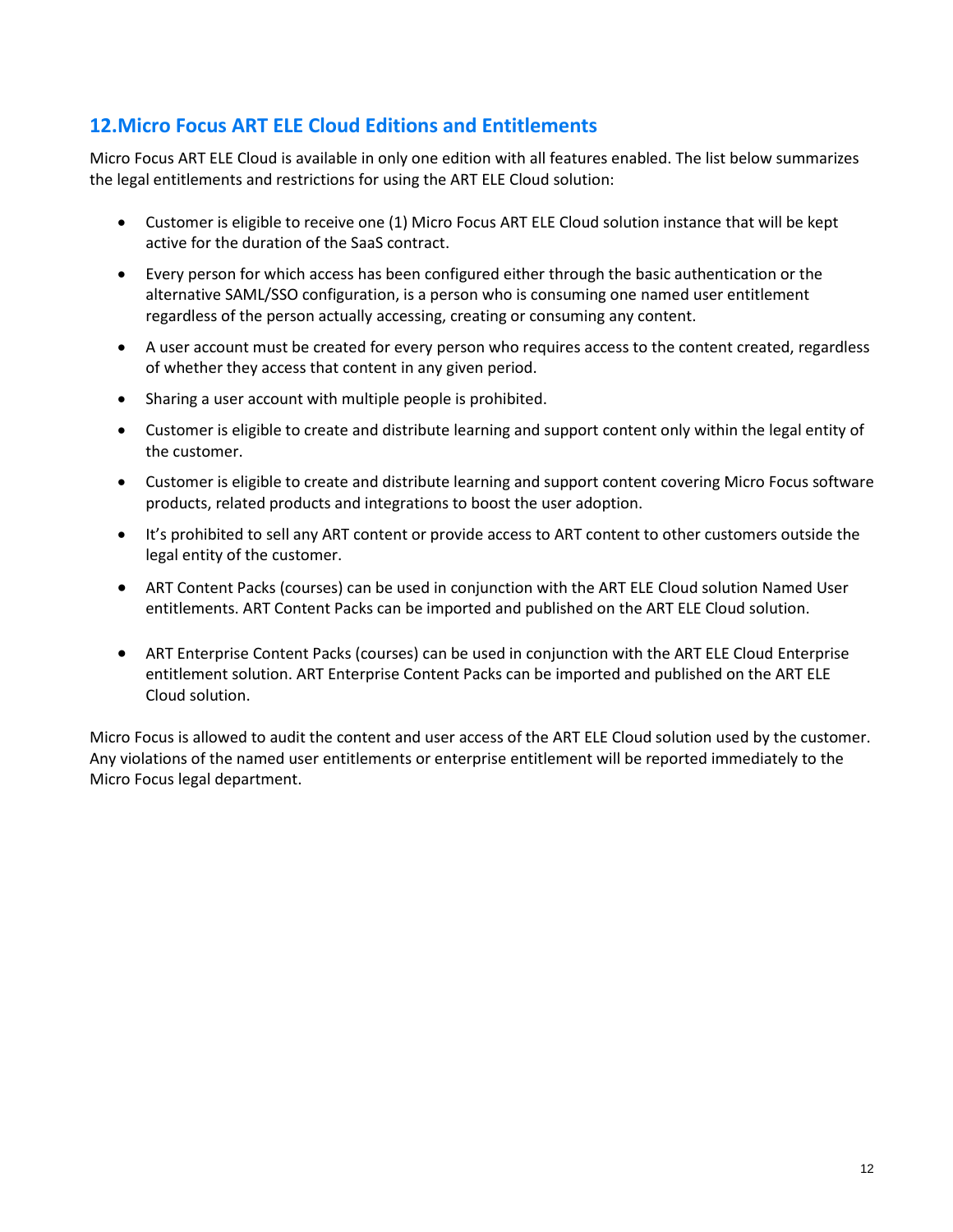## <span id="page-12-0"></span>**13.Standard Service Requirements**

## **Roles and Responsibilities**

This section describes general Customer and Micro Focus responsibilities relative to the Micro Focus ART ELE Cloud solution. Micro Focus's ability to fulfill its responsibilities relative to SaaS is dependent upon Customer fulfilling the responsibilities described below and elsewhere herein:

#### **Customer Roles and Responsibilities**

| <b>Customer Role</b>         | <b>Responsibilities</b>                                                                                                                                                                                                                                                                                                                                                                                                                                                               |
|------------------------------|---------------------------------------------------------------------------------------------------------------------------------------------------------------------------------------------------------------------------------------------------------------------------------------------------------------------------------------------------------------------------------------------------------------------------------------------------------------------------------------|
| <b>Business owner</b>        | • Owns the business relationship between the customer and Micro Focus<br>Owns the business relationship with the range of departments and<br>organizations using Micro Focus ART ELE Cloud solution<br>• Manages contract issues                                                                                                                                                                                                                                                      |
| Project manager              | Coordinates customer resources as necessary<br>Serves as the point of contact between the customer and Micro Focus<br>$\bullet$<br>Drives communication from the customer side<br>• Serves as the point of escalation for issue resolution and service-related<br>issues                                                                                                                                                                                                              |
| <b>Administrator</b>         | • Serves as the first point of contact for Micro Focus ART ELE Cloud solution<br>end users for problem isolation<br>Performs Micro Focus ART ELE Cloud solution administration<br>Provides tier-1 support and works with Micro Focus to provide tier-2<br>support<br>Coordinates end-user testing as required<br>Leads ongoing solution validation<br>Trains the end-user community<br>Coordinates infrastructure-related activities at the customer site<br>• Owns any customization |
| <b>Subject matter expert</b> | Leverages the product functionality designed by Customer's Micro Focus<br>$\bullet$<br>ART ELE Cloud solution administrators.<br>Provides periodic feedback to the Micro Focus ART ELE Cloud solution<br>Administrator                                                                                                                                                                                                                                                                |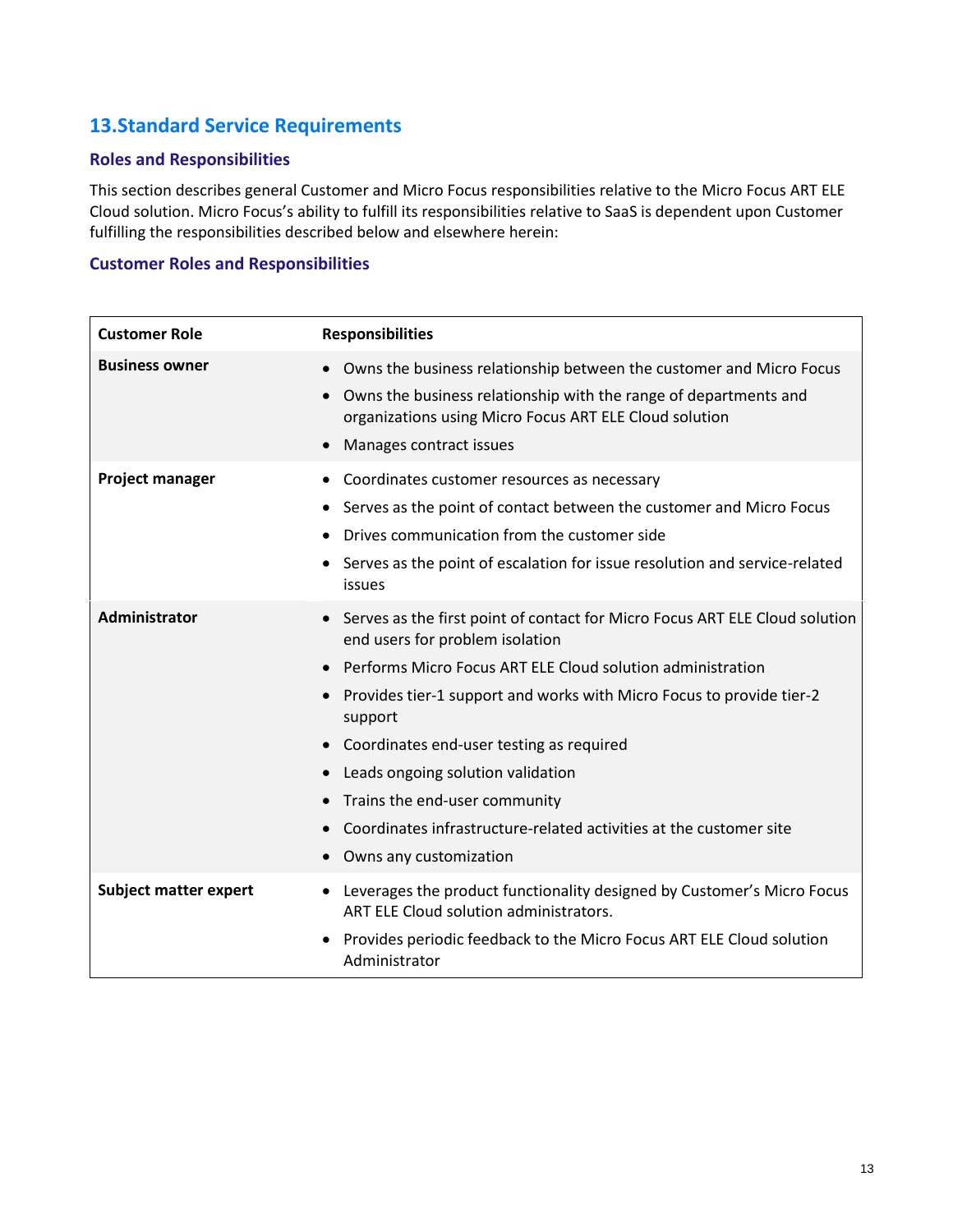## **Micro Focus Roles and Responsibilities**

| <b>Micro Focus Role</b> | <b>Responsibilities</b>                                                                                                                                                                                                                                                        |
|-------------------------|--------------------------------------------------------------------------------------------------------------------------------------------------------------------------------------------------------------------------------------------------------------------------------|
| <b>Software Support</b> | Primary point of contact for service requests. The customer can contact<br>$\bullet$<br>the Software Support for all services such as support and maintenance, or<br>issues regarding availability of the Micro Focus ART ELE Cloud solution<br>• Provides application support |
| <b>Operations staff</b> | Monitors the Micro Focus systems and Micro Focus ART ELE Cloud<br>$\bullet$<br>solution for availability<br>• Performs system-related tasks such as backups, archiving, and restoring<br>instances according to Micro Focus's standard practices                               |

## **Assumptions and Dependencies**

This Service Description is based upon the following assumptions and dependencies between the Customer and Micro Focus:

- Customer must have internet connectivity to access this Micro Focus ART ELE Cloud solution.
- Micro Focus ART ELE Cloud solution will be performed remotely and delivered in English only.
- A SaaS Order term is valid for a single application deployment, which cannot be changed during the SaaS Order term.
- The service commencement date is the date on which Customer´s purchase order (PO) is booked within the Micro Focus order management system.
- The import of Customer data into the ART ELE Cloud solution during the implementation requires that the information is made available to Micro Focus at the appropriate step of the solution implementation and in the Micro Focus designated format.
- Customer must ensure that its administrators maintain accurate contact information with Micro Focus SaaS.
- Customer has determined, selected, and will use options in the Customer environment that are appropriate to meet its requirements, including information security controls, connectivity options, and business continuity, backup and archival options.
- Customer will establish and follow secure practices for individual account-based access for accountability and traceability.

Furthermore this Micro Focus ART ELE Cloud solution is provided based on the assumption that Customer will implement and maintain the following controls in its use of Micro Focus ART ELE Cloud solution:

- Configuring Customer's browser and other clients to interact with Micro Focus ART ELE Cloud solution
- Configuring Customer's network devices to access Micro Focus ART ELE Cloud solution
- Appointing authorized users
- Configuring its Micro Focus ART ELE Cloud solution account to require that end user passwords are sufficiently strong and properly managed
- Procedures for access approvals, modifications and terminations.